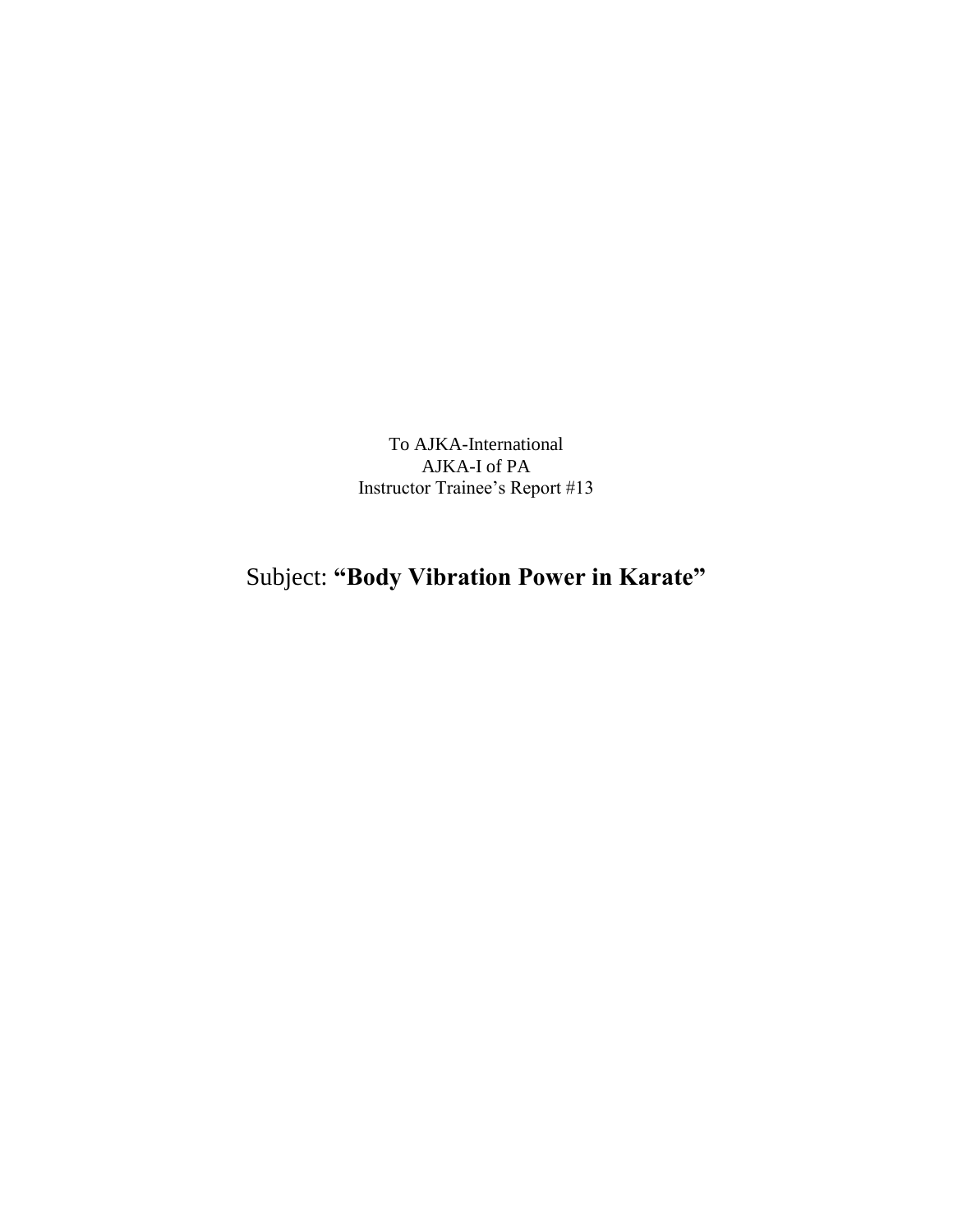To AJKA-International AJKA-I of PA Instructor's Trainee Report #13 Subject: "Body Vibration Power in Karate"

Both Eastern and Western thoughts on the martial arts and body physics agree that a person's gravitational center ("tanden" or "seika tanden") is located inside the body in your abdomen (hara) area. It is located at least two finger widths down from the bellybutton for a male (55%) and three fingers for a female (56%). The center of the body is the engine that creates power.

In karate, there are three ways to make power, that is, to transfer force into the target: body vibration, body rotation, and body shifting. Of the three ways to generate power, body vibration covers the least distance and provides the least power of the three. However, while this method of making power is not as powerful as rotation or shifting, it helps to quicken the delivery of the techniques since it can be used when the opponent is very close and the karate-ka is unable to take the strong stance necessary for shifting or rotation applications

In addition, body vibration, unlike body shifting and body rotation, does not require proper posture or stability of stance. It does not even require that the hips be under the spine. What it does require, however, is tension in the body's core abdomen muscles so that they can move in unison and mutual support when executing the very quick rotation and reversal back to origin.

The abdomen muscles are made up of two types of Striated muscles fibers: slow-twitch (type I) and fast-twitch (type II). Slow twitch fibers give you stamina, not explosiveness. Slow-twitch muscles help enable long-endurance feats such as distance running. They have a high capacity for aerobic energy production and can remain active for a long time while producing relatively small amounts of lactic acid.

Fast twitch gives you explosiveness but they do not have good stamina. Fast twitch muscles are used in powerful bursts of movements like sprinting. Fast twitch fibers have a great capacity for anaerobic energy production, which allows them to produce intense power and speed of contraction. This intensive work also causes them to accumulate large amounts of lactic acid and fatigue quickly.

Fast-twitch muscles break down into two categories: moderate fast-twitch (type IIa) and fast-twitch (type IIb or IIx). Moderate fast-twitch muscles are thicker, quicker to contract, and wear out more rapidly than slow-twitch. Fast-twitch, the most powerful and lowest in endurance and are activated when the body nears maximum exertion. During aerobic exercises such as running or swimming, slow-twitch fibers are the first to contract. When the slow-twitch fibers become tired, fast-twitch fibers begin to take over.